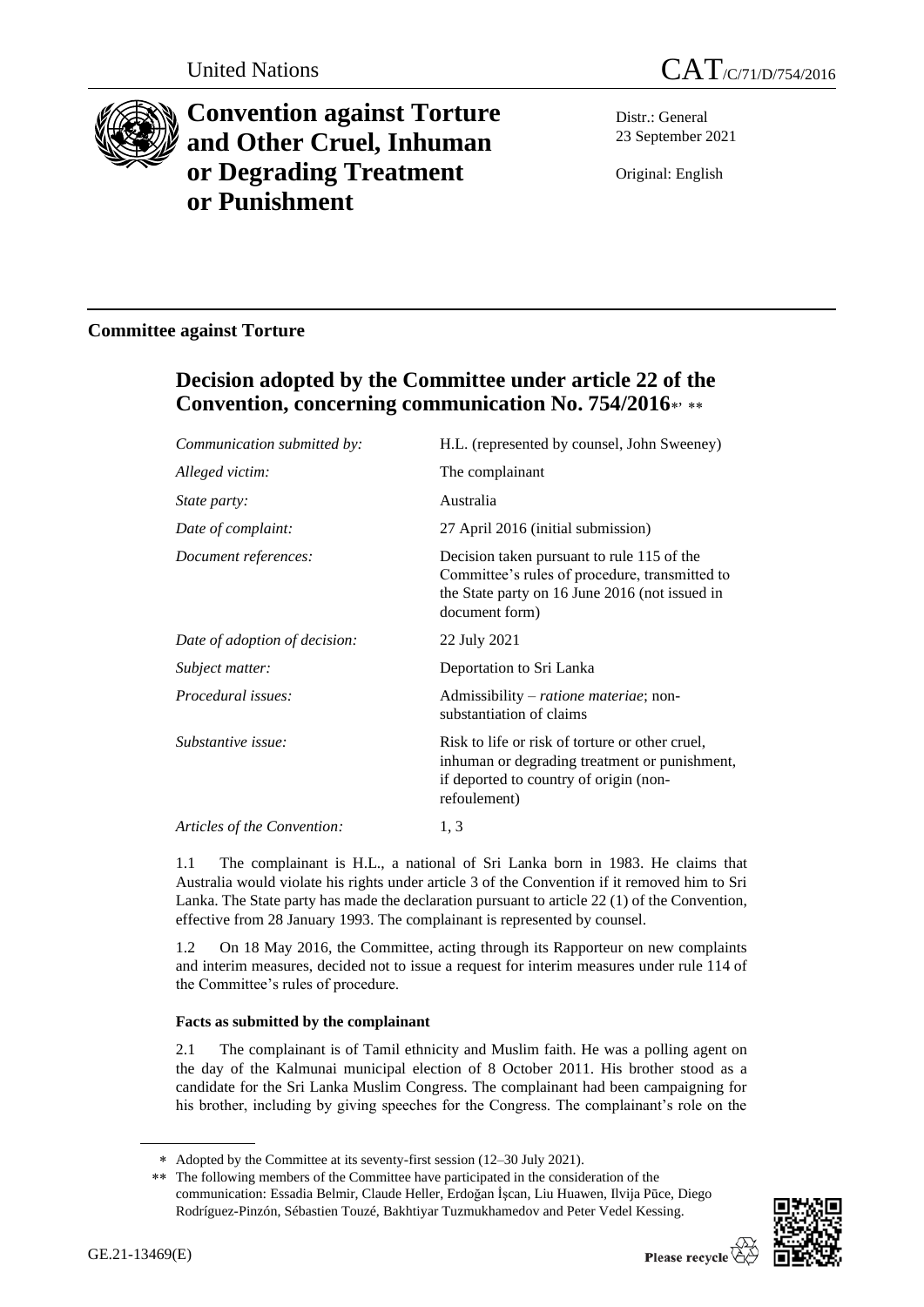day of the election was to check voter identification to ensure that they originated from the given area. He stopped between 10 and 20 people from voting because they had no identification. Two "thugs" entered the polling station and attacked him, upon which security guards ejected them. The complainant then received threatening phone calls, about which he complained to the police. As far as he is aware, the police did nothing with the complaint. Testimonies from community members and leaders confirm the events.

2.2 Around two days later, the complainant received more threatening calls and after a while, he did not return home and did not answer his phone. Out of fear, he stayed with friends. On 14 February 2012, he was followed by a white van. Aware that Tamils were being abducted in white vans and disappearing, he decided to leave Sri Lanka.

2.3 He arrived in Australia on 1 July 2012 and applied for a protection visa on 23 November 2012. On 5 August 2013, a delegate from the Minister for Immigration and Citizenship denied his application. The Refugee Review Tribunal upheld the decision on 15 April 2015. The complainant's appeals to the Federal Circuit Court and the Federal Court of Australia were dismissed on 7 February 2015 and 4 April 2016, respectively. His application for intervention by the Minister for Immigration and Citizenship was refused on 22 April 2016.

#### **Complaint**

3.1 The complainant claims to have undergone torture in Sri Lanka because he received death threats. He further claims that, upon return to Sri Lanka, he will suffer torture at the hands of the Criminal Investigation Department and the guards of the Negombo Prison, where he will be detained and charged under the Immigrants and Emigrants Act owing to his illegal departure from Sri Lanka.<sup>1</sup> Persons who have left Sri Lanka illegally and failed asylum seekers are immediately detected and taken into custody upon arrival at the Colombo airport. The complainant would be held longer and subjected to closer scrutiny than most returnees owing to his Tamil ethnicity and adherence to Islam. His involvement with the election violence could also come to light. His Tamil ethnicity and status as a failed asylum seeker would also be a reason for the Sri Lankan authorities to impute to the complainant support of the Liberation Tigers of Tamil Eelam (LTTE) and to harm him on this ground. The detention conditions in the Negombo Prison are overcrowded, unsanitary and unhygienic, amounting to torture and inhuman, cruel and degrading treatment and punishment.<sup>2</sup>

3.2 The fact that the Sri Lankan authorities did not act on the complainant's police complaint against the violent harassment at the polling booth implies that the aggressors are politically well-connected. Internal relocation is not an option for people who have defied politically powerful people in Sri Lanka, as their reach is national.

3.3 The complainant refers to publicly available information on human rights violations in Sri Lanka, including torture and white van abductions following election violence.<sup>3</sup> The information referred to includes concluding observations of the Committee, in which it expressed serious concern about the continued and consistent allegations of widespread use of torture and other cruel, inhuman or degrading treatment of suspects in police custody, and about reports that suggested that torture and ill-treatment perpetrated by State actors, both the military and the police, had continued in many parts of the country after the conflict ended in May 2009, and were still occurring in 2011.<sup>4</sup> Anyone apprehended by the Sri Lankan

<sup>&</sup>lt;sup>1</sup> Edmund Rice Centre, "Australian sponsored torture in Sri Lanka? The unforeseen consequences of supporting a brutal regime to stop the boats at any cost", 12 August 2015; Sri Lanka, Department of Foreign Affairs and Trade report to the Refugee Review Tribunal, No. 1478, 28 February 2013; Immigration and Refugee Board of Canada, "Sri Lanka: information on the treatment of Tamil returnees to Sri Lanka, including failed refugee applicants; repercussions, upon return, for not having proper government authorization to leave the country, such as a passport" (LKA103815.E), 22 August 2011.

<sup>2</sup> Edmund Rice Centre, "Australian sponsored torture in Sri Lanka?".

<sup>3</sup> Ibid.; International Truth and Justice Project Sri Lanka, "Silenced: survivors of torture and sexual violence in 2015", January 2016; Freedom from Torture, "Tainted peace: torture in Sri Lanka since May 2009", August 2015; and Human Rights Watch, "Country summary: Sri Lanka", January 2015.

<sup>4</sup> CAT/C/LKA/CO/3-4, para. 6.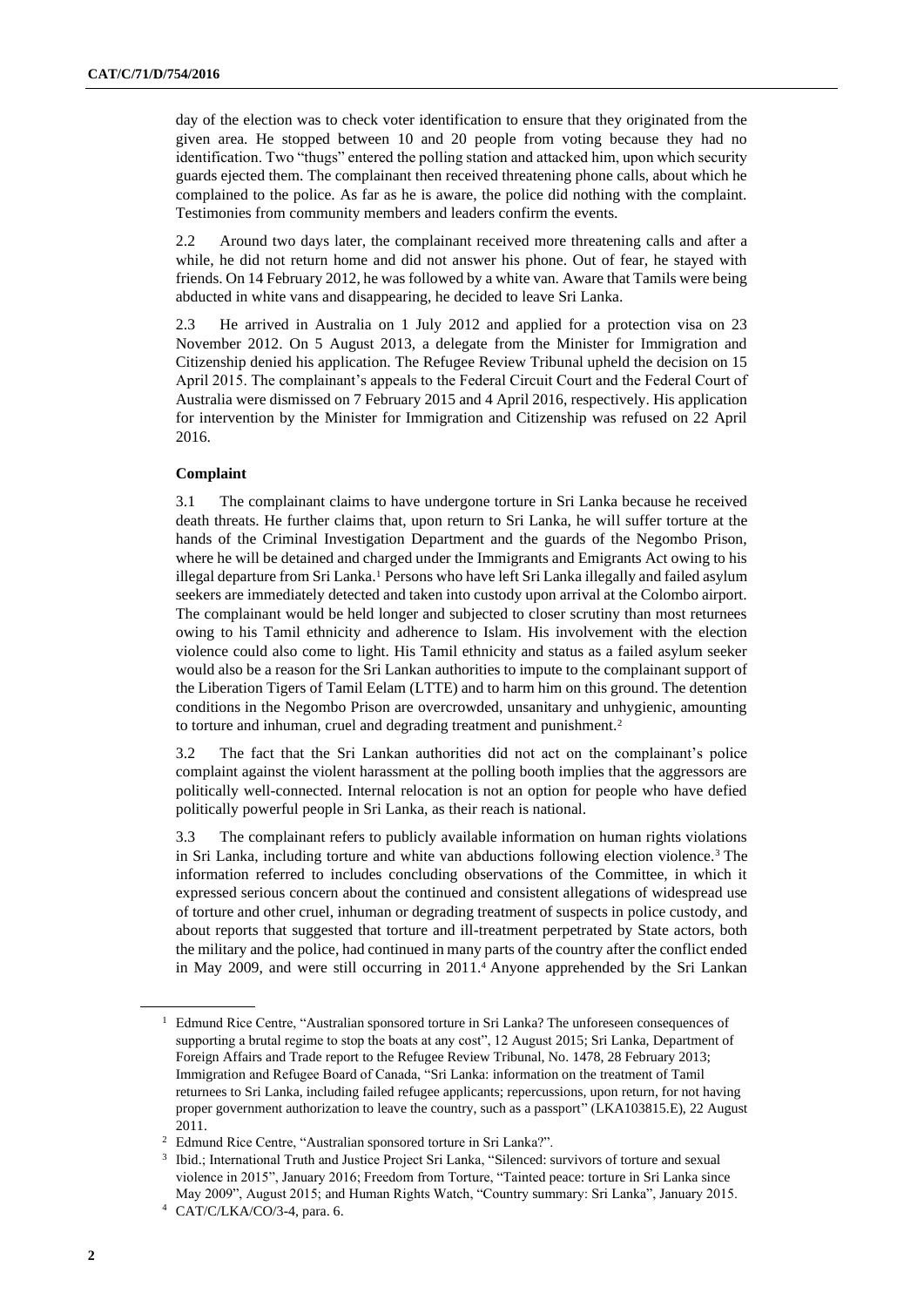security forces, including failed asylum seekers and anyone remotely connected with the losing side in the civil war, faces a real risk of cruel treatment justifying the granting of international protection.<sup>5</sup> There is thus a consistent pattern of gross, flagrant or mass human rights violations in Sri Lanka.

#### **State party's observations on admissibility**

4.1 The State party submitted its observations on admissibility by note verbale of 14 September 2016. With reference to rule 113 (a) of the Committee's rules of procedure, it submits that the complaint is inadmissible *ratione materiae*, because the claims do not fall within the definition of "torture" contained in article 1 of the Convention. The complainant does not articulate the specific nature of the threatening telephone calls. Nevertheless, before the Refugee Review Tribunal, he claimed that the caller had threatened to shoot him. The State party adds that it is unaware that the Committee has formed the view that threats alone can constitute torture.<sup>6</sup> Moreover, the complainant does not identify the caller(s) nor assert that they are public officials or acted in an official capacity, other than to imply that they are "well connected politically". Given that the claim regarding the calls does not involve torture, it is inadmissible *ratione materiae*.

4.2 The complainant's claim of a risk of cruel, inhuman or degrading treatment at the hands of the Criminal Investigation Department and in the Negombo Prison is also inadmissible *ratione materiae*, as the non-refoulement obligation in article 3 of the Convention relates to a risk of torture and does not cover cruel, inhuman or degrading treatment or punishment.<sup>7</sup>

4.3 The State party additionally submits that the complaint is inadmissible as manifestly unfounded, with reference to article 22 (2) of the Convention and rule 133 (b) of the rules of procedure. It is for the complainant to demonstrate substantial grounds for believing that he would be in danger of being subjected to torture.<sup>8</sup> This requires showing a foreseeable, real and personal risk of being subjected to torture, beyond mere theory and suspicion.<sup>9</sup> With respect to his claim that the conditions in the Negombo Prison constitute degrading treatment, the State party refers to the views in *G.R. v. Australia*, where the Committee found that the complainant had relied on general information, including on the situation in the Negombo Prison, without demonstrating a personal risk.<sup>10</sup> In the present case, the complainant has not provided credible material either to demonstrate a personal risk of harm in the Negombo Prison on account of his illegal departure, Tamil ethnicity or any political connections.

4.4 The State party further refers to the complainant's claims that, as a failed asylum seeker and owing to his ethnicity, he is at risk of harm upon return to Sri Lanka because LTTE sentiments will be imputed to him, and he will be subjected to closer scrutiny because of his Muslim faith and involvement with the election violence. However, the existence of a general risk of violence does not suffice to show a personal risk of being subjected to torture.<sup>11</sup> The complainant has not prima facie established such a risk.

4.5 Moreover, the issues raised by the complainant were thoroughly considered in robust domestic processes. The Australian Department of Immigration and Border Protection and the Refugee Review Tribunal considered country information provided by governmental and

<sup>5</sup> Yasmin Sooka, the Bar Human Rights Committee of England and Wales and the International Truth and Justice Project Sri Lanka, "An unfinished war: torture and sexual violence in Sri Lanka 2009– 2014", March 2014, p. 5.

<sup>6</sup> The State party refers to *R.S. et al. v. Switzerland* (CAT/C/53/D/482/2011), para. 8.4. The State party adds that, in the Committee's conclusions and recommendations to Israel, adopted in 1997, the Committee had formed the view that threats, including death threats, in combination with restraining in very painful conditions, hooding under special conditions, sounding of loud music for prolonged periods, sleep deprivation for prolonged periods, violent shaking, and using cold air to chill could constitute torture (A/52/44, para. 257).

<sup>7</sup> The State party refers to its submissions in *Y.Z.S. v. Australia* (CAT/C/49/D/417/2010), para. 4.10.

<sup>8</sup> *Paez v. Sweden* (CAT/C/18/D/39/1996), para. 14.5.

<sup>9</sup> *A.R. v. Netherlands* (CAT/C/31/D/203/2002), para. 7.3.

<sup>10</sup> *G.R. v. Australia* (CAT/C/57/D/605/2014), paras. 9.7–9.8.

<sup>11</sup> *G.R.B. v. Sweden* (CAT/C/20/D/83/1997), para. 6.3.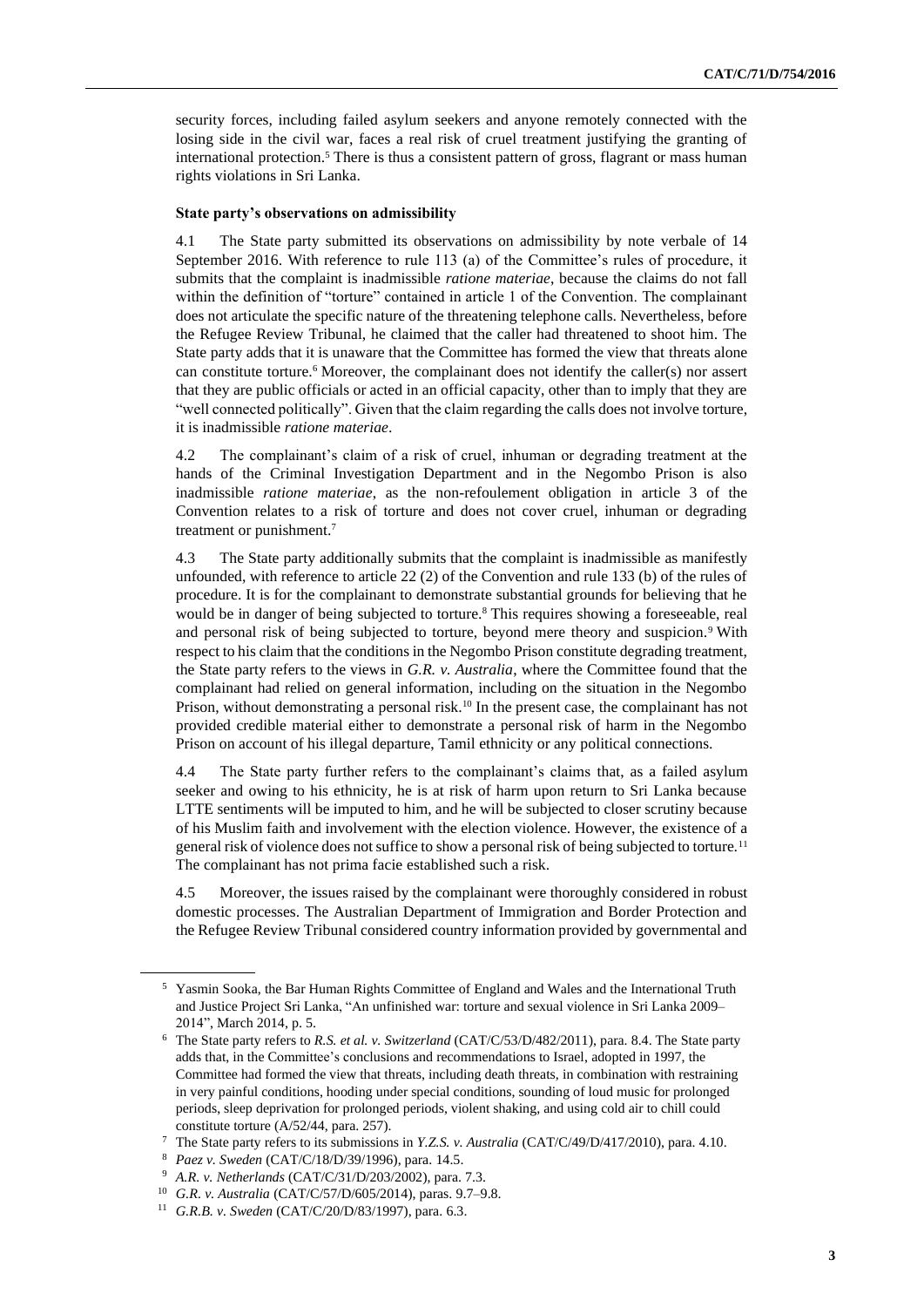non-governmental organizations and concluded that his claims were not credible, that he had no actual or perceived links to LTTE, and that there was not a real chance that he would suffer serious harm on that ground, or as a Tamil Muslim. The decision by the Refugee Review Tribunal was subject to judicial review by the Federal Circuit Court and the Federal Court of Australia. The complainant also unsuccessfully sought ministerial intervention under section 417 of the Migration Act of 1958. He did not provide any new evidence in his complaint before the Committee.

4.6 The State party recalls that the Committee gives considerable weight to findings of fact made by the organs of a State party.<sup>12</sup> It requests that the Committee accept that its authorities have thoroughly assessed the claims. Even though the complainant submits that he was attacked by two people after stopping several people from voting, he does not elaborate on the way in which it could cause him to be scrutinized more closely than others. His claim of a risk of cruel, inhuman or degrading treatment or punishment is therefore manifestly unfounded.

#### **Complainant's comments on the State party's observations**

5.1 On 10 February 2017, the complainant notes having specified the nature of the threatening telephone calls as death threats before the Refugee Review Tribunal. He reported to the Tribunal threats received on his mobile telephone on 8, 11 and 13 October 2011. After switching it off, he received more threats on a landline until January 2012. Having escaped from men in a white van, the threatening calls began again and continued until he left the country in June 2012. The complainant also notes that the inaction of the police following his complaint was due to political pressure. In any case, the definitional requirement that torture be at the hands of public officials includes the failure to prevent it. Given that the police did not act on his complaint, that inaction will continue with respect to the death threats. The threats and the police's inaction qualify as torture, given that torture may be of a psychological nature.<sup>13</sup>

5.2 The complainant argues that the detention conditions in the Negombo Prison present the danger that the cruel, inhuman or degrading treatment there will spill over into torture. Given his status as a failed asylum seeker, his denunciation of election violence and his suspected LTTE links, he runs the risk of being subjected to torture through prolonged detention and interrogation. As noted in relation to Sri Lanka by the Special Rapporteur on torture and other cruel, inhuman or degrading treatment or punishment, torture is a common practice carried out in relation to regular criminal investigations in a large majority of cases by the Criminal Investigation Department of the police. The Special Rapporteur further concluded that access to a detainee for continuous questioning and to obtain confessions of criminal suspects could also be an incentive for torture.<sup>14</sup>

5.3 The complainant disputes the State party's argument that his claim was assessed through robust domestic processes. Under section 474 of the Migration Act and as confirmed by domestic jurisprudence, decisions of the Refugee Review Tribunal cannot be invalidated except if the complainant was denied due legal process.<sup>15</sup> This severely restricted his capacity to appeal a decision that could result in his refoulement.

5.4 The complainant argues that the Refugee Review Tribunal's credibility findings were unreasonable. On the basis of his incorrect answers about the history of his brother's career,

<sup>&</sup>lt;sup>12</sup> Committee against Torture, general comment No. 4, para. 50.

<sup>&</sup>lt;sup>13</sup> Human Rights Committee, communication No. 74/1980, views of the Committee in the case of *Miguel Angel Estrella v. Uruguay*, para. 8.3; Inter-American Court of Human Rights, *Maritza Urrutia v. Guatemala*, Judgment, 27 November 2003, para. 92; and *Cantoral Benavides v. Peru*, Judgment, 18 August 2000, para. 102.

<sup>&</sup>lt;sup>14</sup> Office of the United Nations High Commissioner for Human Rights, "Preliminary observations and recommendations of the Special Rapporteur on torture and other cruel, inhuman and degrading treatment or punishment, Mr. Juan E. Mendez on the official joint visit to Sri Lanka – 29 April to 7 May 2016", 7 May 2016. Available at

www.ohchr.org/EN/NewsEvents/Pages/DisplayNews.aspx?NewsID=19943&LangID=E. <sup>15</sup> High Court of Australia, *SZBEL v. Minister for Immigration and Multicultural and Indigenous Affairs*, 15 December 2006.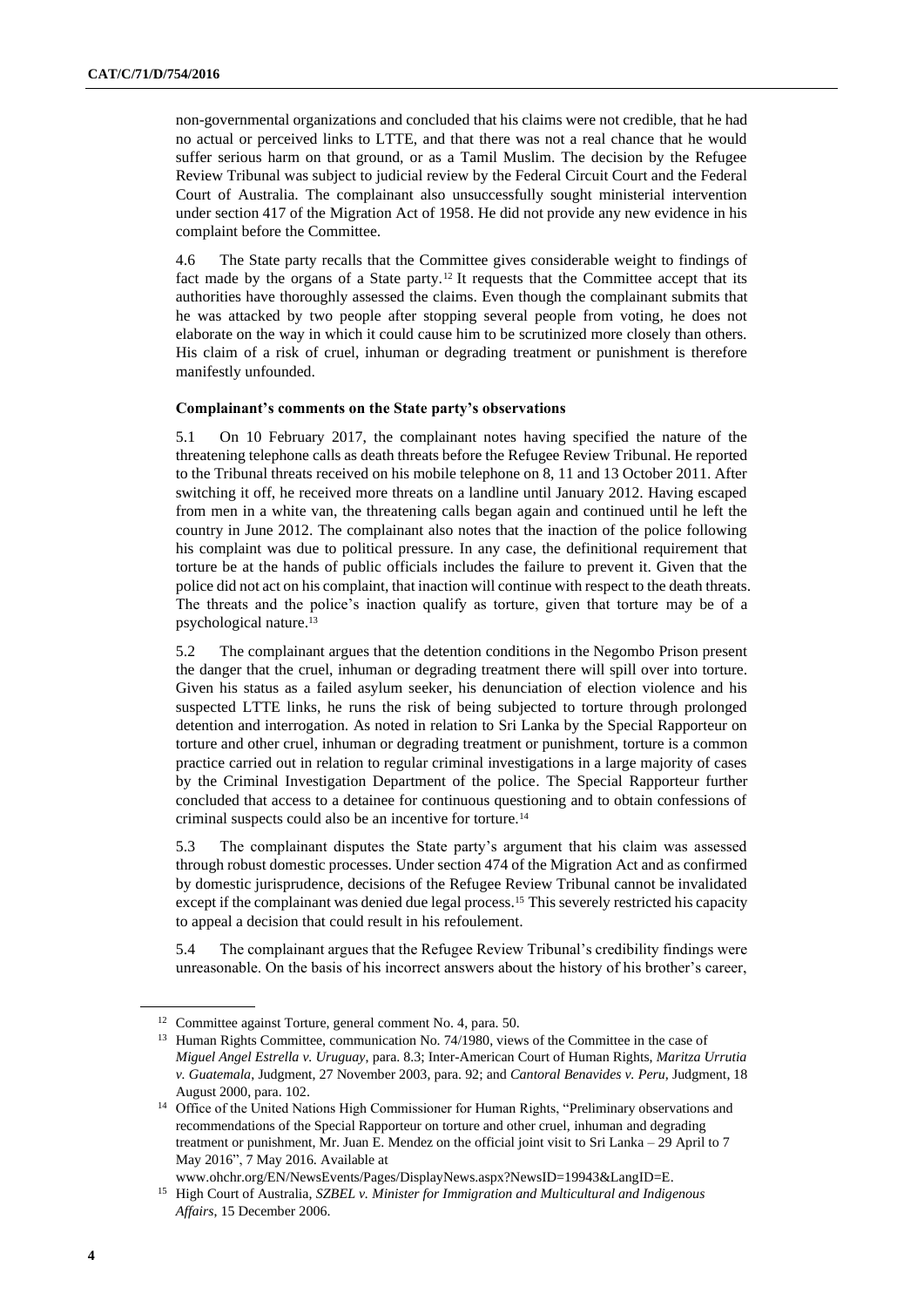the Tribunal decided that he was not involved at all with his brother's political activities. Nevertheless, it did not find that that person was not his brother. He did not know much about his brother's political activities as he did not act out of political convictions. Moreover, the fact that there exists an age difference of more than 10 years between them means that their worlds are different. The complainant did not understand the context of the questions posed by the Tribunal, which placed an unreasonable weight on his answers. With regard to inconsistencies in his account of his involvement in the elections, the Tribunal did not accept his reply that he was nervous and that the events had occurred two and a half years ago. However, he is only required to provide substantial grounds for believing there is a risk of torture upon return, not to provide full proof of the truthfulness of his allegations.<sup>16</sup> He stated on several occasions that he was scared and nervous and could have been so identified under the guidelines on vulnerable persons issued by the Australian authorities. The Tribunal did not consider the possibility mentioned in the guidelines of impaired memory, produced in the complainant's case by a possible trauma due to the death threats. He did not produce evidence in that regard because he was unaware of his condition. The Tribunal discounted relevant factors mentioned in the guidelines on the assessment of credibility, including interpretation difficulties, the effects of anxiety, background, education and the level of knowledge that would reasonably be expected.

5.5 The complainant claims that although the Refugee Review Tribunal accepted that there could have been issues with the interpreter in the entry interview, it did not take that possibility into consideration with respect to later interviews. The reasoning of the Tribunal is opaque, in that it stated that certain issues were found to be unclear owing to interpretation problems, even though it also found that any other interpretation difficulties should have been raised earlier. The complainant was still unaware of the degree of consistency expected of him, as issues of consistency were not put to him until the Tribunal interview. Moreover, his representative was chosen and paid for by the authorities, which convinced him that the representative was not concerned with his case. The representative consulted very little with the complainant. The Tribunal acted with prejudice where it decided to place no weight on the documents submitted because it had already concluded that the complainant lacked credibility, showing that it did not consider the documents in its credibility assessment. Its decision to discard the documents solely on the basis of the prevalence of document fraud in Sri Lanka is discriminatory. Despite the advice contained in the guidelines on the assessment of credibility, there is no record that the prevalence of document fraud was put to the complainant.

5.6 The complainant refers to information stating that the police's response to election violence in Sri Lanka has been uneven.<sup>17</sup> Those who threatened him knew about his police complaint. The police were likely taking orders from politically involved people.

#### **State party's observations on the merits**

6.1 The State party provided its observations on the merits by note verbale of 11 September 2017. It reiterates its view that the complaint is inadmissible or without merit.<sup>18</sup>

<sup>&</sup>lt;sup>16</sup> David Weissbrodt and Isabel Hörtreiter, "The principle of non-refoulement: article 3 of the Convention against Torture and Other Cruel, Inhuman or Degrading Treatment or Punishment in comparison with the non-refoulement provisions of other international human rights treaties", *Buffalo Human Rights Law Review*, vol. 5 (No. 1), 1999, p. 55.

<sup>17</sup> Austrian Centre for Country of Origin and Asylum Research and Documentation, *Sri Lanka: COI Compilation* (December 2016), p. 118.

<sup>&</sup>lt;sup>18</sup> The State party also submits that the Committee's consideration of the State party's submissions on admissibility owing to a lack of substantiation in certain cases, namely the Committee's observation that the complainant had sufficiently detailed the facts and basis of the claim for a decision, was not detailed enough. See *Y.S. v. Australia* (CAT/C/59/D/633/2014), para. 6.3; *K.V. v. Australia* (CAT/C/58/D/600/2014), para. 6.2; and *D.M. v. Australia* (CAT/C/58/D/595/2014), para. 8.3. The State party further submits the practice of the Committee in other cases of proceeding to examining the merits after having observed that the issues raised in respect of admissibility are closely related to the merits does not satisfy rule 118 of the rules of procedure that admissibility must be properly determined before consideration of the merits. See *E.S. v. Australia* (CAT/C/59/D/652/2015), para. 8.2; *R.K. v. Australia* (CAT/C/58/D/609/2014), para. 7.3; and *T. v. Australia*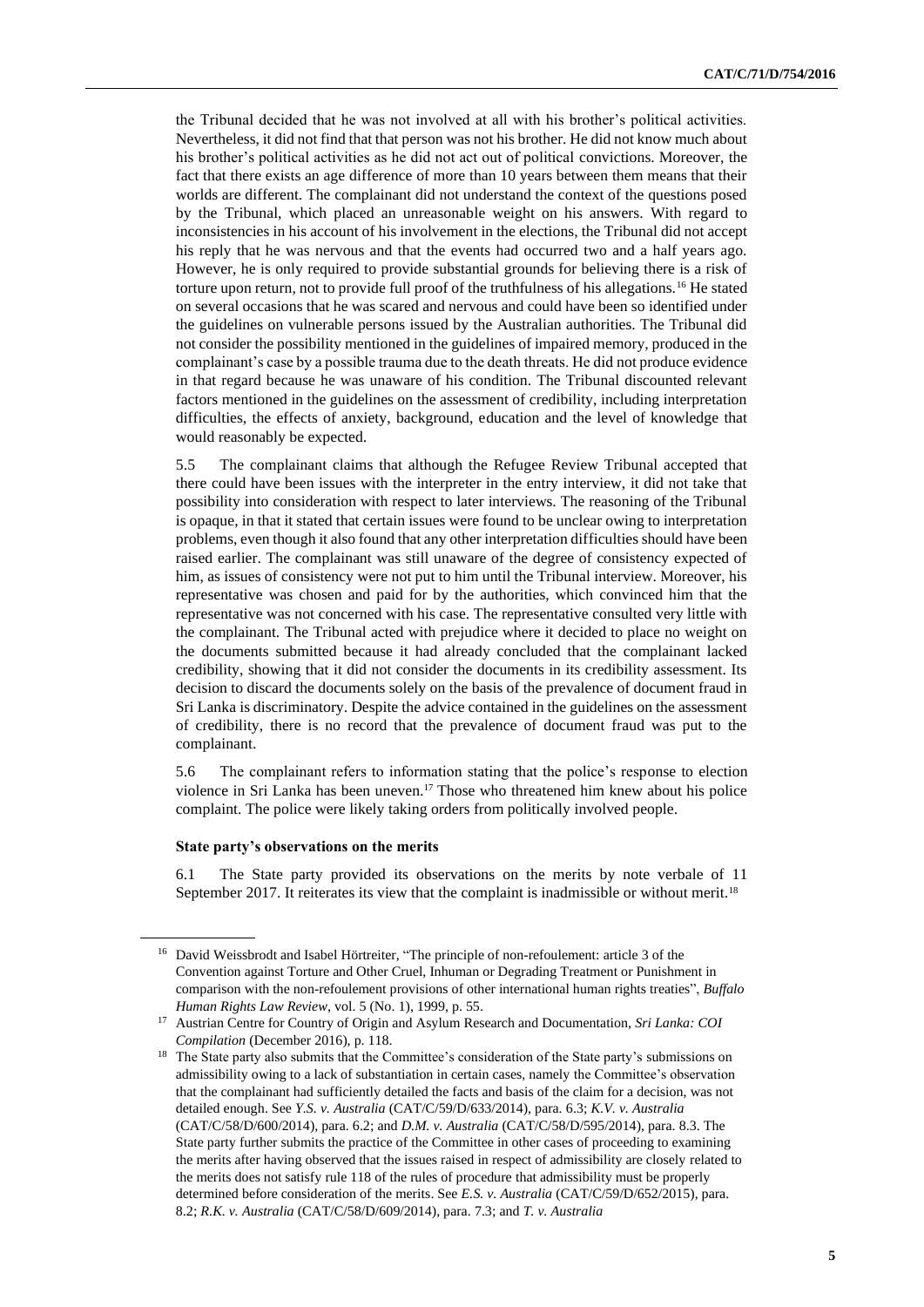6.2 The State party observes that, following a decision made by the Refugee Review Tribunal, a protection visa applicant can only challenge the legality, not the merits, of the decision. According to the State party, the Committee has previously considered that the Australian legal system offers a robust process of merits and judicial review to ensure that any error made by an initial decision maker can be corrected.<sup>19</sup> The Tribunal afforded the complainant several opportunities to provide written and oral responses to the adverse information that led to the credibility findings. The Federal Circuit Court and the Federal Court of Australia confirmed that the Tribunal's decision does not contain legal errors.

6.3 The State party reiterates that the complainant provides no evidence for his assertion that the threatening telephone calls were carried out with the acquiescence of the police. Such threats alone do not fall within the definition of torture under article 1 of the Convention. As for the claimed conditions in the Negombo Prison, the complainant relies on general information, without demonstrating a personal risk of harm.

6.4 In response to the complainant's claims concerning the credibility findings by the Refugee Review Tribunal, the State party reiterates that it is appropriate for the Committee to give considerable weight to findings of fact made by the Australian authorities. A decision maker of the Department of Immigration and Border Protection interviewed the complainant and considered his written claims, the interview record, post-interview submissions, the Office of the United Nations High Commissioner for Refugees eligibility guidelines for assessing the international protection needs of asylum seekers from Sri Lanka, and country information. The decision maker concluded that Muslims and Tamils are not persecuted in Sri Lanka on any general basis, such that the complainant's fear of serious harm on these grounds is not well-founded. Laws relating to illegal departure are of general application. The decision maker also found that there is no real chance of persecution owing to the political opinion imputed to the complainant, as he had made no claim that he or any family members had been detained on suspicion of being an LTTE member or supporter. It was concluded that the complainant's claims were not substantiated and not credible and that he was not a refugee under the Refugee Convention and does not qualify for complementary protection.

6.5 Upon review of the merits, the Refugee Review Tribunal considered the complainant's oral and written submissions and country information from various sources. The Tribunal had significant concerns about his credibility, but allowed for the possibility of discrepancies arising out of genuine memory lapses, nervousness and the way in which questions were asked. The Tribunal only accepted the complainant's claims regarding his origins, residence, religion, language, perceived ethnicity and marital status, and his claim that he would be viewed as a failed asylum seeker and returnee from Australia. It rejected his claim that he was actively involved in the Sri Lanka Muslim Congress, but accepted that he supported it and voted for it. It considered his written submissions, including the police report, and placed no weight on it owing to his lack of credibility and information on the prevalence of document fraud. The Tribunal found no evidence that he was of interest to anyone, including the authorities and opposition parties, because of his low level of support for the Sri Lanka Muslim Congress. Neither did it accept that he would be targeted as a Tamil Muslim from the East or, on that ground, that he would be labelled as a government opponent or LTTE supporter. The Tribunal accepted the possibility, owing to his illegal departure, that he would be remanded in conditions that are overcrowded, unsanitary and uncomfortable, but did not accept that such conditions amount to persecution. The Tribunal therefore confirmed the first-instance decision.

6.6 The Federal Circuit Court dismissed the complainant's application for judicial review of the decision of the Refugee Review Tribunal. It found that the Tribunal had had regard to the ministerial guidelines, the nature of prison conditions in Sri Lanka and the enforcement of the Sri Lankan Immigrants and Emigrants Act of 1949, which it did not find had been applied selectively, arbitrarily or discriminatorily. The Federal Court of Australia upheld the

<sup>(</sup>CAT/C/58/D/599/2014), para. 7.3. The State party requests that the Committee specifically consider and respond to the arguments made by the State party in respect of the admissibility of the present complaint.

<sup>19</sup> The State party refers to its submissions in *Y.Z.S. v. Australia*, para. 4.13.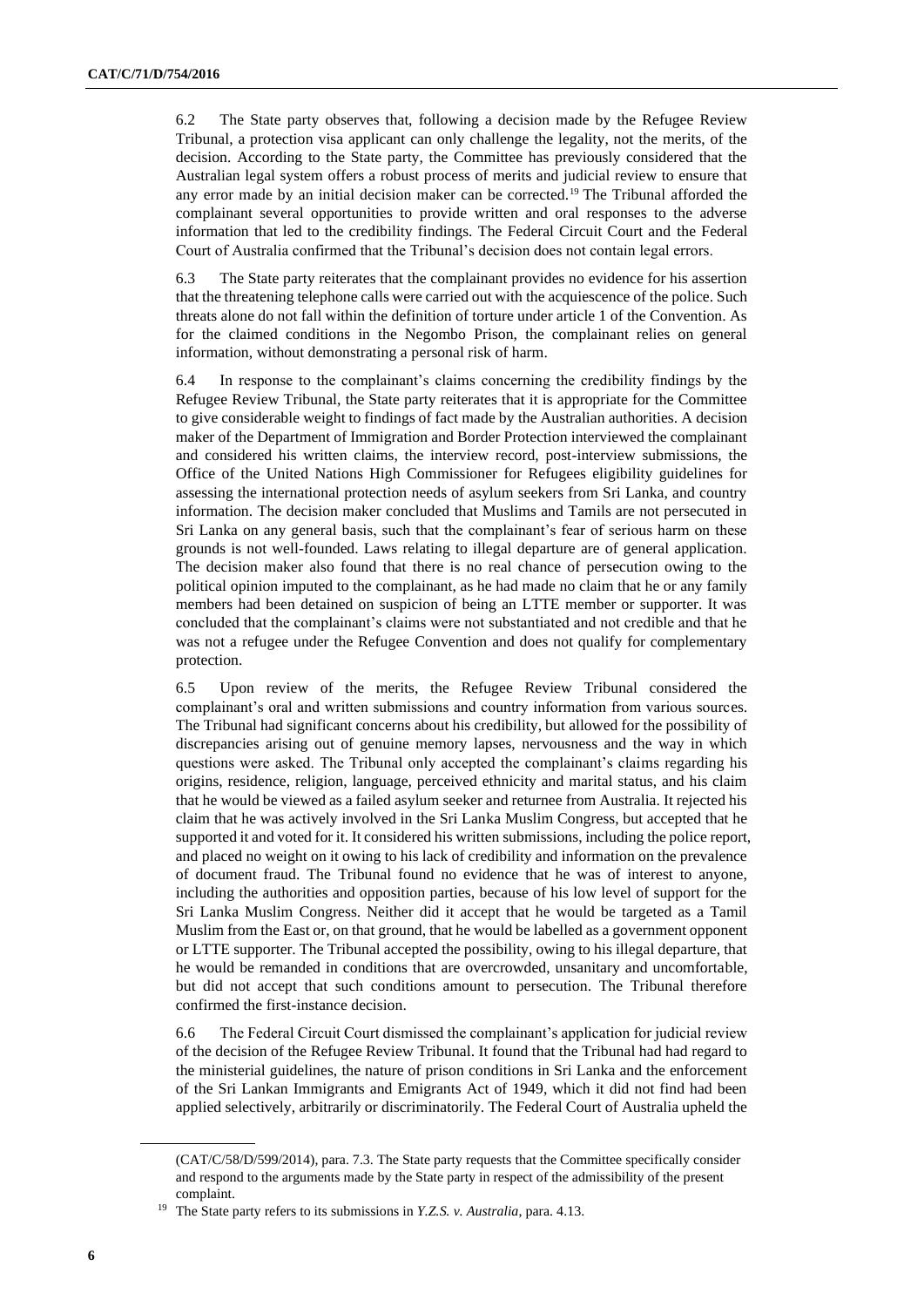Federal Circuit Court's decision, finding additionally that there was nothing to suggest that the Immigrants and Emigrants Act is applied irrationally, unreasonably or capriciously by every immigration official at the Colombo airport. Furthermore, the complainant's case was found not to engage the non-compellable power of the Minister for Immigration and Border protection to intervene.

6.7 In response to the complainant's claim that the conclusion that he had fabricated documents was discriminatory and his observation that the Refugee Review Tribunal had regard to not more than two of the factors listed in the guidelines on the assessment of credibility, the State party submits that the factors listed are neither prescriptive nor exhaustive. A credibility assessment is a matter for the Tribunal to determine, having regard to the individual circumstances and evidence.

#### **Complainant's comments on the State party's observations**

7.1 On 16 May 2019, the complainant noted that the State party had acknowledged that migration decisions could not be reviewed on the merits. He argues that the position of the State party, namely that its authorities are free to make negative credibility findings as long as they are free of legal error, weakens the robustness of the Australian legal process. The complainant argues that Australian judicial system does not always correct its own mistakes.<sup>20</sup> The State party has not responded to his arguments on the credibility findings, including on his involvement in the confrontation about electoral violence and his claim that it was unreasonable to reject the documentary evidence.

7.2 The State party misrepresents the complainant's argument on acquiescence by a public official, which he argues in relation to the possibility of torture upon return. The complainant underlines that his argument that cruel, inhuman or degrading treatment or punishment may spill over into torture is based on the findings of the Special Rapporteur on torture and other cruel, inhuman and degrading treatment or punishment. He reiterates that prolonged detention presents a real danger of torture owing to his status as a failed asylum seeker and his denunciation of election violence. Even though illegal departure is known to only generate a short period of time in the remand section of the Negombo Prison, the complainant's denunciation of election violence means that there is no assurance about the length of detention in his case, in contrast to *G.R. v. Australia*.

7.3 Furthermore, the 2019 Easter bombings show that the complainant's profile as a Muslim, in particular given his political activities, leaves him exposed to anti-Muslim sentiments in Sri Lanka, in which the police are refusing to intervene.<sup>21</sup>

#### **State party's additional submissions**

8.1 In a note verbale dated 6 November 2019, the State party provided additional submissions, observing that the complainant's comments of 16 May 2019 had not altered its position on the admissibility and the merits.<sup>22</sup> In response to the complainant's argument that the Australian migration legislation does not provide asylum seekers with a fair or robust process, the State party observes that the complainant was interviewed to assess his protection visa application and that he was assisted by interpreters and a counsel throughout the proceedings. Decision makers are legally required to provide applicants with procedural fairness, and the Government of Australia is obliged to act honestly and fairly in handling claims. Each domestic authority thoroughly examined the complainant's claims and found

<sup>&</sup>lt;sup>20</sup> The complainant refers to Justice Rangiah, "Procedural fairness in the courtroom: a speech to Federal Circuit Court Conference in Brisbane", 25 January 2017.

<sup>21</sup> Zamira Rahim, "Sri Lanka riots: one dead as anti-Muslim violence spreads in wake of Easter massacre", 14 May 2019; and Al Jazeera, "Sri Lanka orders nationwide curfew amid anti-Muslim riots", 14 May 2019.

<sup>&</sup>lt;sup>22</sup> The State party also reiterates that a transparent and reasoned admissibility consideration by the Committee is a key procedural element and welcomes the Committee's decisions in *I.P.W.F. v. Australia* (CAT/C/63/D/618/2014), *T.T.P. v. Australia* (CAT/C/65/D/756/2016) and *V.M. v. Australia*  (CAT/C/67/D/723/2015).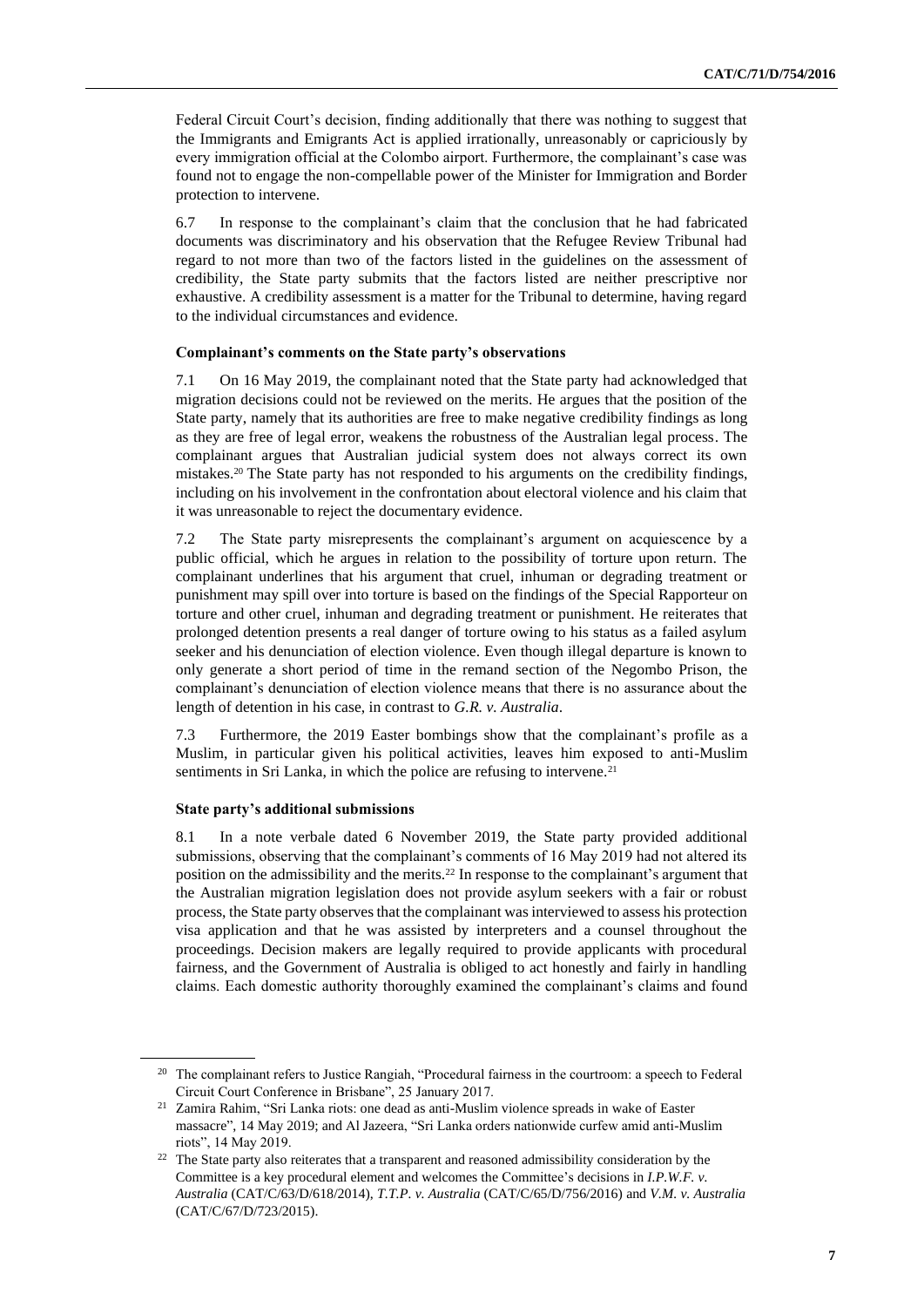that his account was not credible, that he did not appear to be of adverse interest to anyone and that he did not engage the State party's non-refoulement obligations.

8.2 In response to the complainant's claim of a risk of torture and prolonged detention because of his status as a failed asylum seeker, the State party refers to a country information report dated 23 May 2018. In that report, it is indicated that, even though failed asylum seekers who returned to Sri Lanka could receive a custodial sentence, most cases only resulted in a fine.<sup>23</sup> Moreover, even though there have been reprisal attacks against Muslims in Sri Lanka following the Easter bombings, the state of emergency was lifted in August 2019 and all those responsible appear to have been killed during the attacks or arrested. Furthermore, the complainant's reference to the existence of general violence does not suffice to show that a particular person would be in danger of being subjected to torture upon return.<sup>24</sup>

#### **Issues and proceedings before the Committee**

#### *Consideration of admissibility*

9.1 Before considering any complaint submitted in a communication, the Committee must decide whether it is admissible under article 22 of the Convention. The Committee has ascertained, as it is required to do under article 22 (5) (a) of the Convention, that the same matter has not been and is not being examined under another procedure of international investigation or settlement.

9.2 The Committee recalls that, in accordance with article 22 (5) (b) of the Convention, it shall not consider any communication from an individual unless it has ascertained that the individual has exhausted all available domestic remedies. The Committee notes that, in the present case, the State party has not challenged the admissibility of the complaint on this ground. Accordingly, the Committee considers that it is not precluded by article 22 (5) (b) from examining the present complaint.

9.3 The State party submits that the complaint is inadmissible *ratione materiae* insofar as the complainant claims that he would run a risk of being subjected to cruel, inhuman or degrading treatment or punishment upon return to Sri Lanka. The Committee recalls that article 3 of the Convention extends the principle of non-refoulement to persons at risk of illtreatment commensurate with a risk of torture.<sup>25</sup> The Committee notes that the complainant additionally claims a risk of being subjected to torture. The Committee therefore finds that it is not precluded, in this respect, from examining the complaint.

9.4 The State party also submits that the complaint is inadmissible *ratione materiae*  insofar as the death threats that the complainant claims to have received do not amount to torture. The Committee notes that the complaint concerns an alleged violation of article 3 of the Convention and that the complainant has raised the death threats among other elements in support of his claim. The Committee therefore finds that it is not precluded *ratione materiae* from examining the complaint.

9.5 The State party further submits that the complaint is inadmissible as manifestly unfounded. The Committee considers, however, that the complainant has sufficiently substantiated his claims, for the purposes of admissibility, by sufficiently detailing the facts and the basis of the claim for a decision by the Committee. As the Committee finds no obstacles to admissibility, it declares the complaint admissible and proceeds with its consideration of the merits.

<sup>&</sup>lt;sup>23</sup> Department of Foreign Affairs and Trade, "DFAT country information report: Sri Lanka", 23 May 2018, para. 5.32.

<sup>24</sup> *V.M. v. Australia*, para. 7.2.

<sup>25</sup> Committee against Torture, general comment No. 4 (2017), paras. 14–16 and 28; general comment No. 2 (2008), paras. 6, 15 and 25; *Flor Agustina Calfunao Paillalef v. Switzerland* (CAT/C/68/D/882/2018), paras. 8.1–8.2, 8.5 and 8.8; *Harun v. Switzerland* (CAT/C/65/D/758/2016), para. 8.6; *A.N. v. Switzerland* (CAT/C/64/D/742/2016), para. 7.3; and *G.R. v. Australia*, para. 8.3.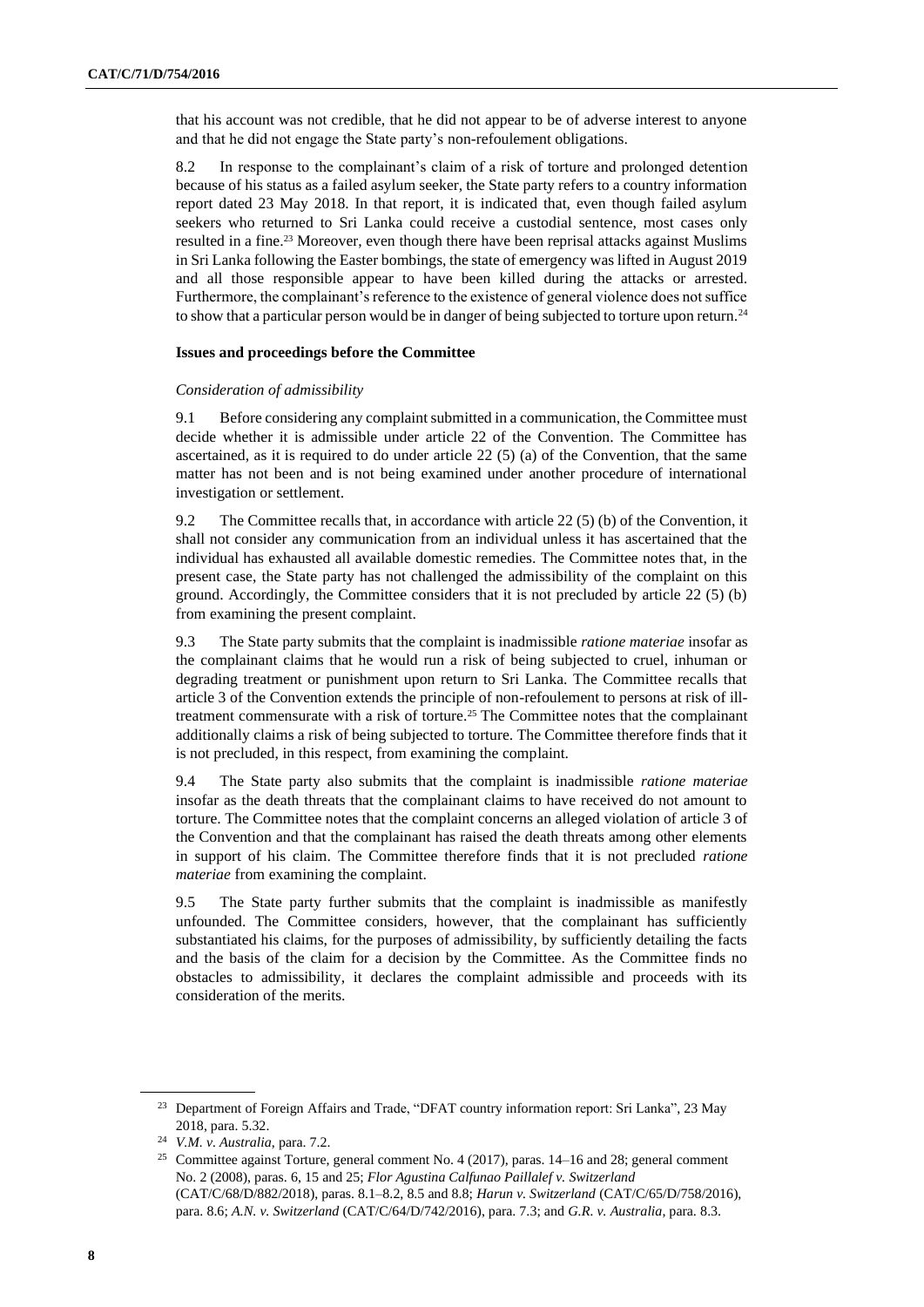#### *Consideration of the merits*

10.1 In accordance with 22 (4) of the Convention, the Committee has considered the communication in the light of all the information made available to it by the parties.

10.2 The issue before the Committee is whether the forced removal of the complainant to Sri Lanka would constitute a violation of the State party's obligation under article 3 of the Convention not to expel or to return ("refouler") a person to another State where there are substantial grounds for believing that he or she would be in danger of being subjected to torture.

10.3 The Committee must evaluate whether there are substantial grounds for believing that the complainant would be personally in danger of being subjected to torture or other cruel, inhuman or degrading treatment commensurate with a risk of torture upon return to Sri Lanka. In assessing that risk, the Committee must take into account all relevant considerations, pursuant to article 3 (2) of the Convention, including the existence of a consistent pattern of gross, flagrant or mass violations of human rights. However, the Committee recalls that the aim of the evaluation is to establish whether the complainant would be personally at a foreseeable and real risk of being subjected to torture in the country to which he would be returned. It follows that the existence of a pattern of gross, flagrant or mass violations of human rights in a country does not as such constitute sufficient reason for determining that a particular person would be in danger of being subjected to torture on return to that country; additional grounds must be adduced to show that the individual concerned would be personally at risk. Conversely, the absence of a consistent pattern of flagrant violations of human rights does not mean that a person might not be subjected to torture in his or her specific circumstances.<sup>26</sup>

10.4 The Committee recalls its general comment No. 4 (2017) on the implementation of article 3 of the Convention in the context of article 22, according to which the nonrefoulement obligation exists whenever there are "substantial grounds" for believing that the person concerned would be in danger of being subjected to torture in a State to which he or she is facing removal, either as an individual or a member of a group that may be at risk of being tortured in the State of destination. The Committee also recalls that "substantial grounds" exist whenever the risk of torture is "foreseeable, personal, present and real".<sup>27</sup> The Committee gives considerable weight to findings of fact that are made by organs of the State party concerned, while at the same time it is not bound by such findings and instead has the power, by virtue of article 22 (4) of the Convention, of free assessment of the facts based upon the full set of circumstances in every case.

10.5 The Committee notes the complainant's claim that he would be at risk of being subjected to torture and cruel, inhuman or degrading treatment or punishment upon return to Sri Lanka through prolonged detention and interrogation at the hands of the Criminal Investigation Department and the guards of the Negombo Prison, owing to his status as failed asylum seeker, his illegal departure from Sri Lanka, his Tamil ethnicity, Muslim faith, possible associations with LTTE and denunciation of election violence. The complainant also submits that the danger posed by the death threats against him remains current and that, given the inaction on the side of the police, the authors of the threats must have political influence.

10.6 The Committee also notes that the authorities of the State concluded that there were no substantial grounds for believing that the complainant would face a foreseeable, present, personal and real risk of harm, including torture, upon return to Sri Lanka. In this regard, the Committee observes that the authorities of the State party identified inconsistencies affecting the credibility of material elements of the complainant's account, including his assistance to his brother's campaign, the number of people whom he refused to allow to vote and of the other polling agents, whether or not the men who were refused to vote tried to assault him, whether or not the complainant was the only polling agent to check the identity cards of these people and how much time passed between the election day and the first telephone call. The Committee notes that the Refugee Review Tribunal accepted that there had been interpretation difficulties in the entry interview and that it did therefore not rely on any

<sup>26</sup> See, for example, *S.K. and others v. Sweden* (CAT/C/54/D/550/2013), para. 7.3.

<sup>27</sup> General comment No. 4, para. 11.